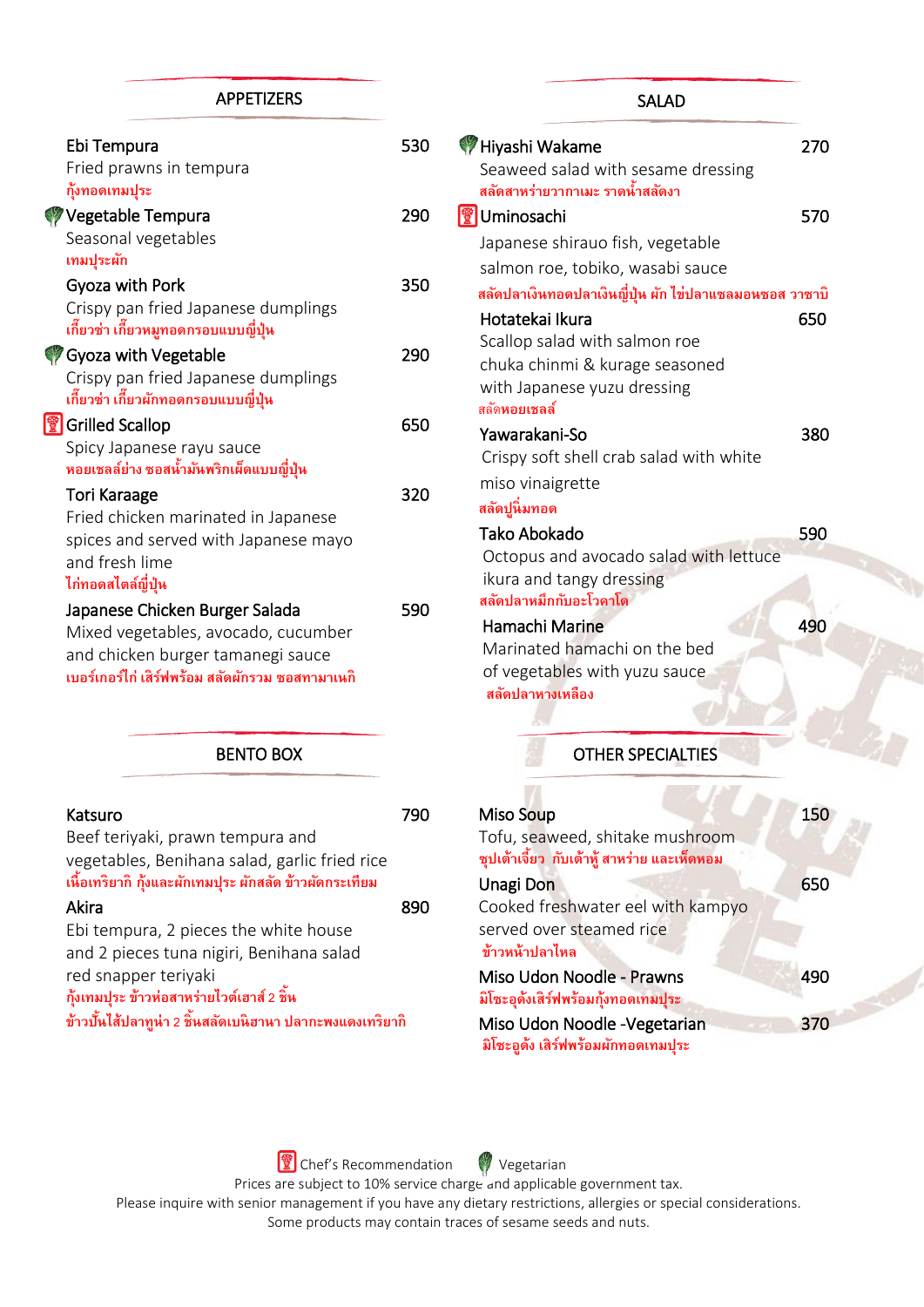#### TEPPANYAKI PREMIUM BEEF

ì

#### "TRADITIONAL TEPPANYAKI" includes:

Japanese Onion Soup, Benihana Salad, Hibachi Vegetables, Prawn Appetizer, Steamed Rice **เทปปันยากิเสิรฟ์ พร้อมซุปหวัหอม สลดั ผัดผัก กุ้ง ข้าวสวย**

#### Iwate Wagyu Striploin A4 4,200

Japanese Striploin 200g. เน้ือสนันอกญ่ปีุน่ 200 กรัม

Iwate Beef is a cross breed of the Japanese Shorthorn and Holstein. Iwate Gyu is uniquely known among Japanese Wagyu enthusiasts for striking the perfect balance of sweetness and umami. Its exquisite umami flavor reflects its environmentally sustainable practices of being raised from birth to harvest on one farm and finished on locally grown and harvested Iwate rice straw. It has a subtle and luscious flavor and a texture that makes it melt in mouth.

#### **Formula** Japanese Wagyu Omi Rib Eye A5 3,900

Wagyu Omi Rib Eye 200g. เนื้อสันนอกตดิมนัญป่ีุน่ 200 กรัม Certified Omi Beef cattle are raised in the rich, natural environment of Shiga prefecture, and on the pristine waters that spring from the mountains surrounding the "mother lake", Lake Biwa. The Omi Beef brand is the oldest in Japan, with a history that dates back more than 400 years, and to be the world's most delicious brand of wagyu beef. Omi beef is generally considered one of the three top brands, along with Kobe beef and Matsusaka beef.

#### **Wagyu Tenderloin Score AA6** 2,950

Tenderloin 200g. เนื้อสันใน 200 กรัม.

The Australian Wagyu is the largest breed outside Japan. Both full blood and Wagyu-cross cattle are farmed in Australia for domestic and overseas markets. Australian Darling Downs Wagyu cattle are grain fed for the last 300– 500 days of production.

#### **|| ② Australian Wagyu Oyster Blade** 2,400

# Oyster Blade 200g. เนื้อสันข้างออสเตรเลีย 200 กรัม

The Oyster blade is also calling Flat Iron Steak, a cut from the grain from the shoulder, very tender and rich on taste, high marbling score 7 and perfect to grill on Teppanyaki. Australian businesswoman Gina Rinehart invested in one of the world's largest Wagyu herds, the brand 2GR Wagyu is exclusive available in Bangkok only at Benihana Japanese Steakhouse.

## **|| Wagyu Tomahawk Score AA6** 5,250

Australian Wagyu 1000g. เนื้อสันติดซี่โครง 1000 กรัม

The grain-fed Darling Downs Wagyu has been crowned Australia's best steak three years in a row. It has the right balance of juicy and earthy elements and contains the finely distributed and highly desirable levels of marbling sought after by chef worldwide.

#### Sendai Gyu Striploin A5 4,400

Striploin 200g. เนื้อสันนอก 200 **ก**รัม

Sendai beef is one of luxury beef, by which the quality of meat is notified of level 5. Sendai beef production farmers did proper management which fits each individual and was raised in Miyagi prefecture. It received the Gold award at the Wagyu Olympics Competition in 2017 in Japan.

#### **Formula** Japanese Hakata Wagyu Rib Eye A4 3,900

Japanese Rib Eye 200g. เนื้อสันนอกติดมัน 200 กรัม

 Wagyu is a Japanese beef cattle breed derived from native Asian cattle. Hakata Wagyu comes from the 53 cattle houses in Fukuoka Prefecture*.* The kettle is nourished for approximate 20 months and are predominately feed rice straw from Fukuoka. Hakata Wagyu is a popular beef because of its softness and juicy taste.



Discount not apply for Wagyu tomahawk and Japanese beef **เนื้อโทมาฮ็อกเเละเนื้อจากญี่ปุ่ นไม่สามารถใช้ร่วมกับส่วนลดใดๆ**

 $\left|\frac{\mathcal{C}}{\mathcal{C}}\right|$  Chef's Recommendation  $\left|\frac{\mathcal{C}}{\mathcal{C}}\right|$  Vegetarian

Prices are subject to 10% service charge and applicable government tax.

Please inquire with senior management if you have any dietary restrictions, allergies or special considerations. Some products may contain traces of sesame seeds and nuts.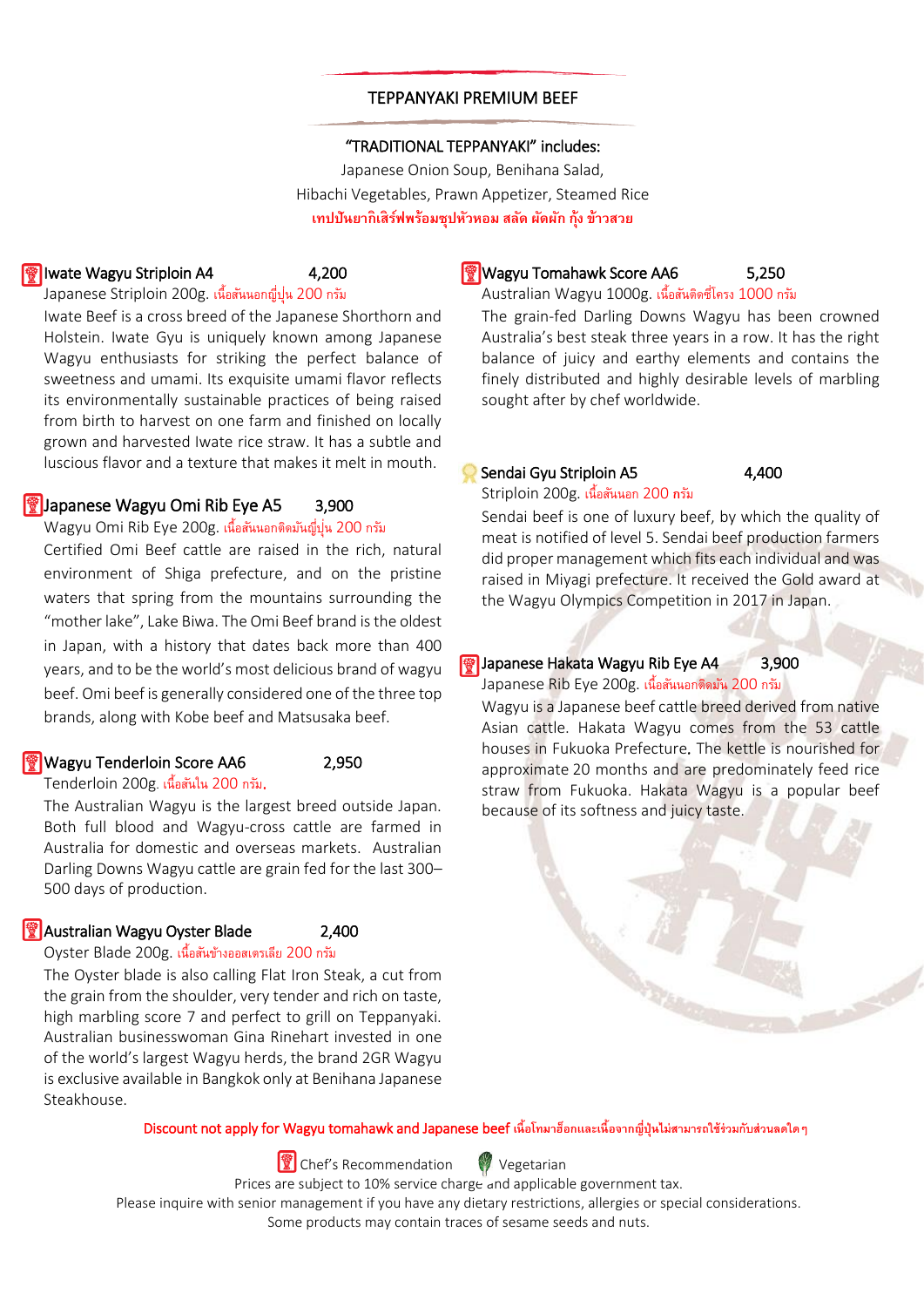#### TEPPANYAKI MEAT & SEAFOOD

#### "TRADITIONAL TEPPANYAKI" includes:

Japanese Onion Soup, Benihana Salad, Hibachi Vegetables, Prawn Appetizer, Steamed Rice **เทปปันยากิเสิรฟ์ พรอ้ มซปุ หวัหอม สลดั ผัดผัก กุ้ง ข้าวสวย**

| 1,650 |
|-------|
| 1,490 |
| 990   |
| 850   |
| 2,450 |
| 1,550 |
| 1,750 |
| 1,650 |
| 1,050 |
| 1,250 |
| 950   |
| 950   |
|       |

# TEPPANYAKI COMBO SETS

#### "TRADITIONAL TEPPANYAKI" includes:

| Japanese Onion Soup, Benihana Salad,                    |       |
|---------------------------------------------------------|-------|
| Hibachi Vegetables, Prawn Appetizer, Steamed Rice       |       |
| เทปปันยากิเสิร์ฟพร้อมซุปหัวหอม สลัด ผัดผัก กุ้ง ข้าวสวย |       |
| Benihana Delight ชุดไก่และกุ้ง                          | 1,600 |
| Hibachi chicken 160g & juicy prawns 180g                |       |
| Rocky's Choice ชุดเนื้อฮากาตะและไก่                     | 2,300 |
| Japanese Hakata rib eye 100g & chicken 140g             |       |
| Benihana Special ชุดเนื้อสันในและกุ้งล็อบสเตอร์         | 3,500 |
| Wagyu beef tenderloin 100g & lobster 600g               |       |
| Benihana Royal ชุดเนื้อสันใน หอยเชลล์ และกุ้งล็อบสเตอร์ | 3,800 |
| Beef tenderloin 100g, scallops 100g & lobster 600g      |       |
| Seafood Diablo ชุดกุ้ง ปลาหมึก หอยเชลล์ และเส้นอูดัง    | 2,100 |
| Shrimps 100g, calamari 100g, scallops 100g,             |       |
| udon noodles 200g, mixed vegetables, spicy sauce        |       |
| Aoki ชุดเนื้อสันนอก กุ้งลายเสือ เซลม่อน                 | 2,500 |
| Beef tenderloin 100g, tiger prawn 120g. salmon          |       |
| 120g.                                                   |       |

Discount not apply for combo set **คอมโบเซท็ไม่สามารถใช้ร่วมกบัส่วนลดใดๆ**

# BENIHANA COMBO

| <b>ซึ</b> ่ Shogun's Feast ชุดเนื้อฮากาตะและกุ้งลายเสือ                       | 2,600 |
|-------------------------------------------------------------------------------|-------|
| Japanese Hakata beef rib eye 100g                                             |       |
| Tiger prawn 100g with Japanese sauce                                          |       |
| Seafood Delight ชุดแซลมอน ปลาทูน่า กุ้ง และผักรวม                             | 1,900 |
| Salmon fillet 100g, tuna 100g, shrimps 100g,<br>mixed vegetables, spicy sauce |       |
| Rocky's Combo ชุดเนื้อเทนเดอลอย์และหอยเชลล์ญี่ปุ่น                            | 2,600 |
| Wagyu beef tenderloin 100g and                                                |       |
| Japanese scallops 100g, butter lemon                                          |       |
| Fuji's Combo ชุดเนื้อฮากาตะเนื้อเทนเดอลอยย์                                   | 3,400 |
| Japanese Hakata rib eye 100g and wagyu beef                                   |       |
| tenderloin 100g with garlic butter                                            |       |
| Saishoku ผักรวม เต้าหู้และข้าวผัดกระเทียม                                     | 590   |
| Mixed seasonal vegetables, tofu, garlic fried rice                            |       |

HIBACHI SIDES

| Hibachi Rice with Prawns ข้าวผัดกระเทียมใส่กุ้ง | 450 |
|-------------------------------------------------|-----|
| Hibachi Rice with Chicken ข้าวผัดกระเทียมใส่ไก่ | 350 |
| Hibachi Rice ข้าวผัดกระเทียมสตรเบนิฮานา         | 200 |
| Yaki Udon with Chicken อูดังใส่ไก่              | 350 |
| Tofu เต้าหู้                                    | 180 |
| Mushrooms เห็ดรวม                               | 180 |
| Asparagus หน่อไม้ฝรั่ง                          | 180 |
| Mixed Vegetables ผักรวม                         | 180 |
| Onion หัวหอม                                    | 100 |
| Zucchini บวบฝรั่ง                               | 180 |